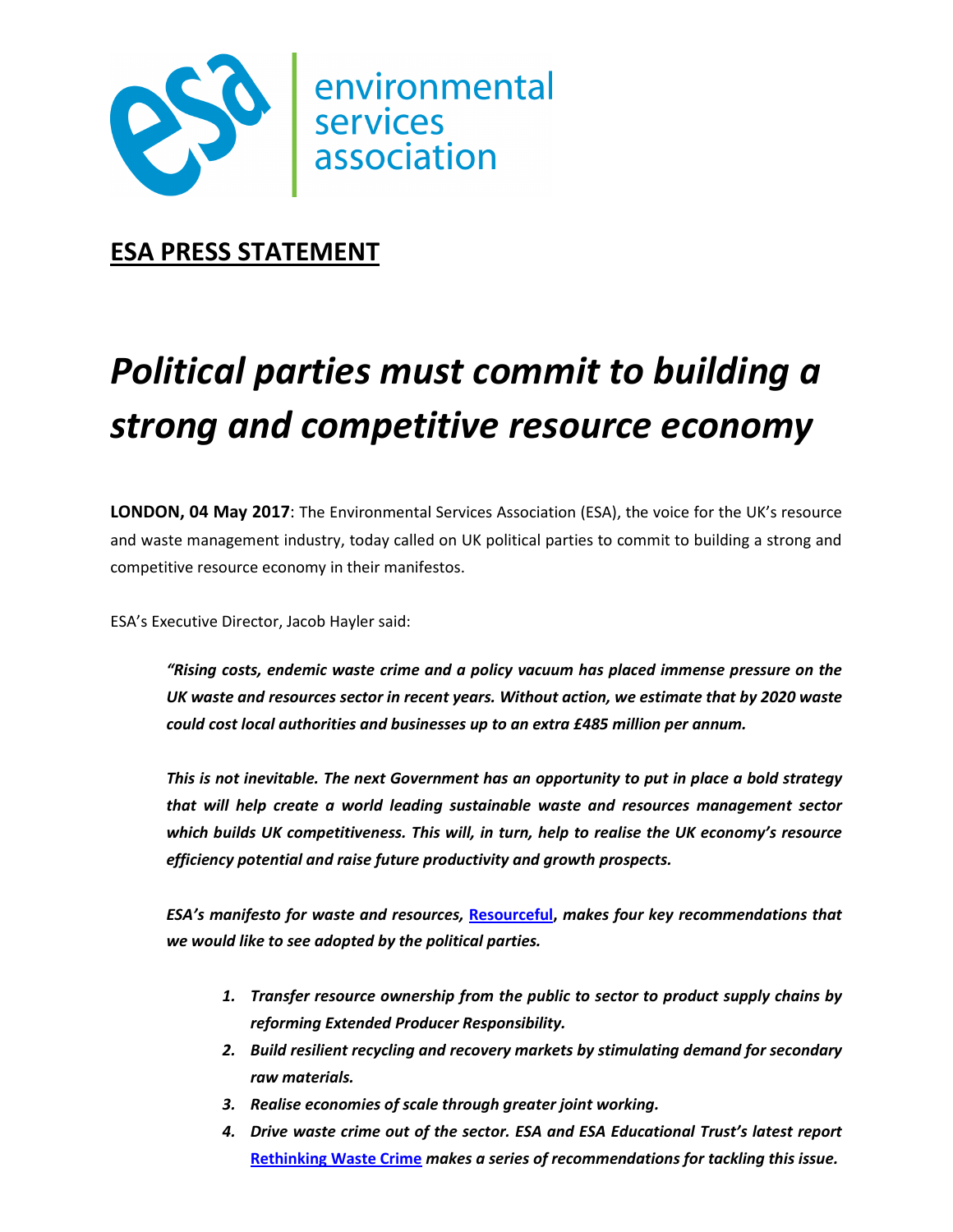*By addressing these areas, the next Government will not only avert a crisis, but help deliver economic growth, thousands of new green jobs, and a healthier environment."* 

### **ENDS**

#### **Notes to editors:**

- 1. The **Environmental Services Association** (ESA) is the trade association representing the UK's resource and waste management industry, which is leading the transformation of how the UK's waste is managed.
- 2. We work with all levels of government, regulators and the public to deliver a more sustainable waste and resource management solution for the UK. ESA's recent Circular Economy report *'Going for Growth – A practical route to a circular economy*', which outlines how a Circular rather than a linear economy can help manage resources sustainably, can be downloaded here.
- 3. ESA's Members manage waste on behalf of the whole of society and we are recovering more than ever before. For example, the industry has helped quintuple the UK's household recycling rates over the last decade.

#### **4. The sector at a glance**

- Total turnover: **£11 billion**
- Direct Employment: **106,000 people** *(including waste collection, treatment and materials recovery)*
- Municipal waste handled each year: **27 million tonnes**
- Energy generated (across landfill gas, anaerobic digestion and energy from waste) each year: **approximately 11,867 GWh,** which is 3.5% of the UK's electricity
	- **9,083 GWh of that was renewable electricity** (taking out non-biodegradable portion of EfW) which is **11%** of UK's renewable electricity
- Greenhouse **gas emissions down by 70% since 1990.**
- The **top seven companies account for approximately 40% of turnover**. Many hundreds of SMEs provide either localised or more specialised services
- Waste & recycling is the **most highly rated of all council services** by the public (2016 survey)

For further details please visit www.esauk.org

#### **Press Contact**

**Toni Waters – Communications and Membership Officer** *ESA Press Office* - (0207) 591 3219 (DD - (0207) 591 3206)